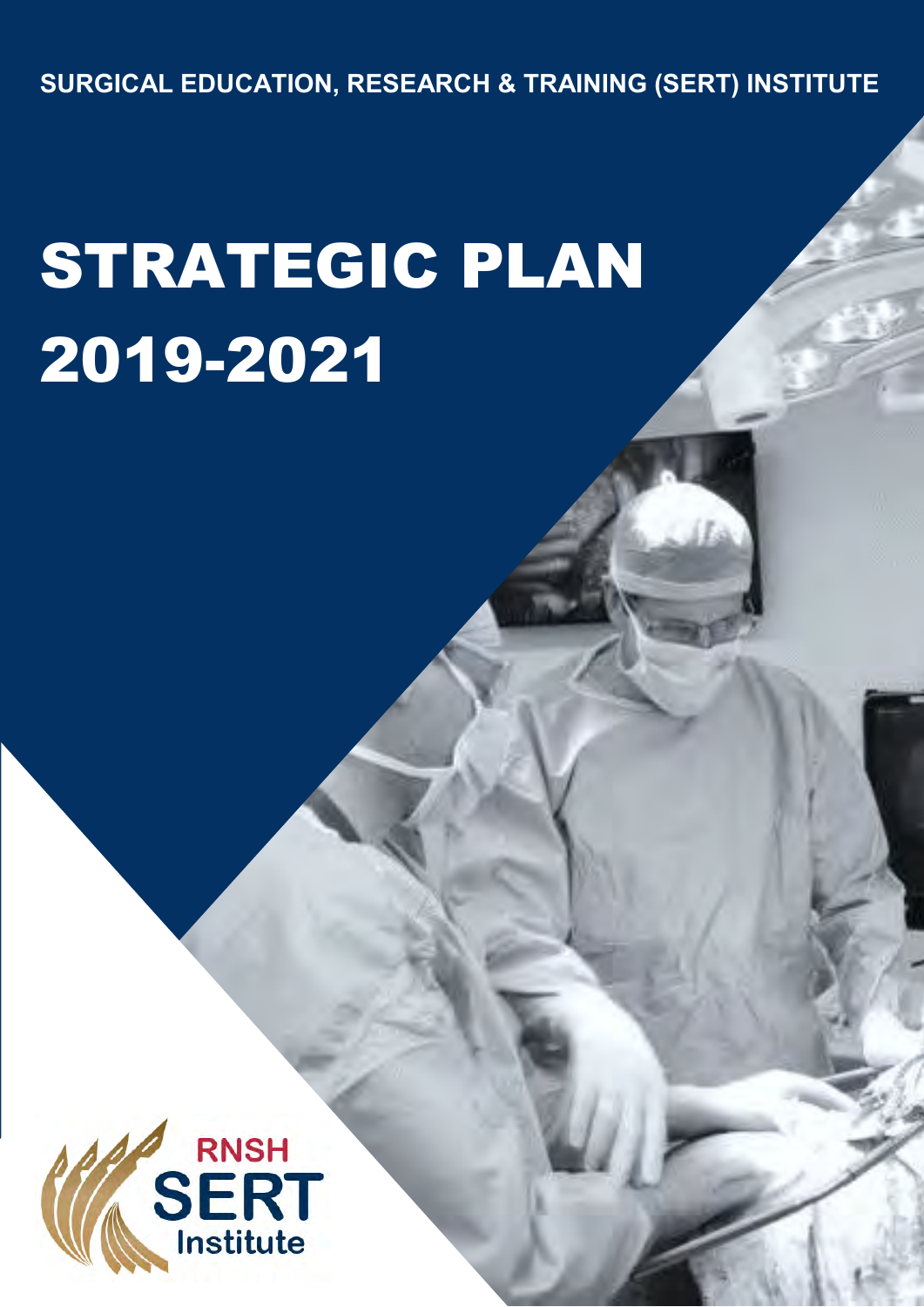

The Royal North Shore Hospital (RNSH) Surgical Education Research and Training (SERT) Institute is a clinician initiative established to promote, assist and encourage the engagement of surgeons in academic activities that will result in improvement in patient outcomes and clinical care. This initiative was identified to overcome barriers developed in recent years that impact on the capacity surgeons to be involved in academic research, clinical auditing, clinical leadership, teaching, mentoring, administration and clinical governance processes and roles within the hospital. The SERT Institute was established in 2017 with the support of the Northern Sydney Local Health District (NSLHD) Chief Executive and the University of Sydney.

#### **Produced by**

RNSH SERT Institute Reserve Road, St Leonards, Royal North Shore Hospital

#### **For further information contact**

Telephone: 02 9926 4523 www.surgery.rnsh.org

#### **The RNSH SERT Institute in partnership with**



**Health** Northern Sydney **Local Health District** 



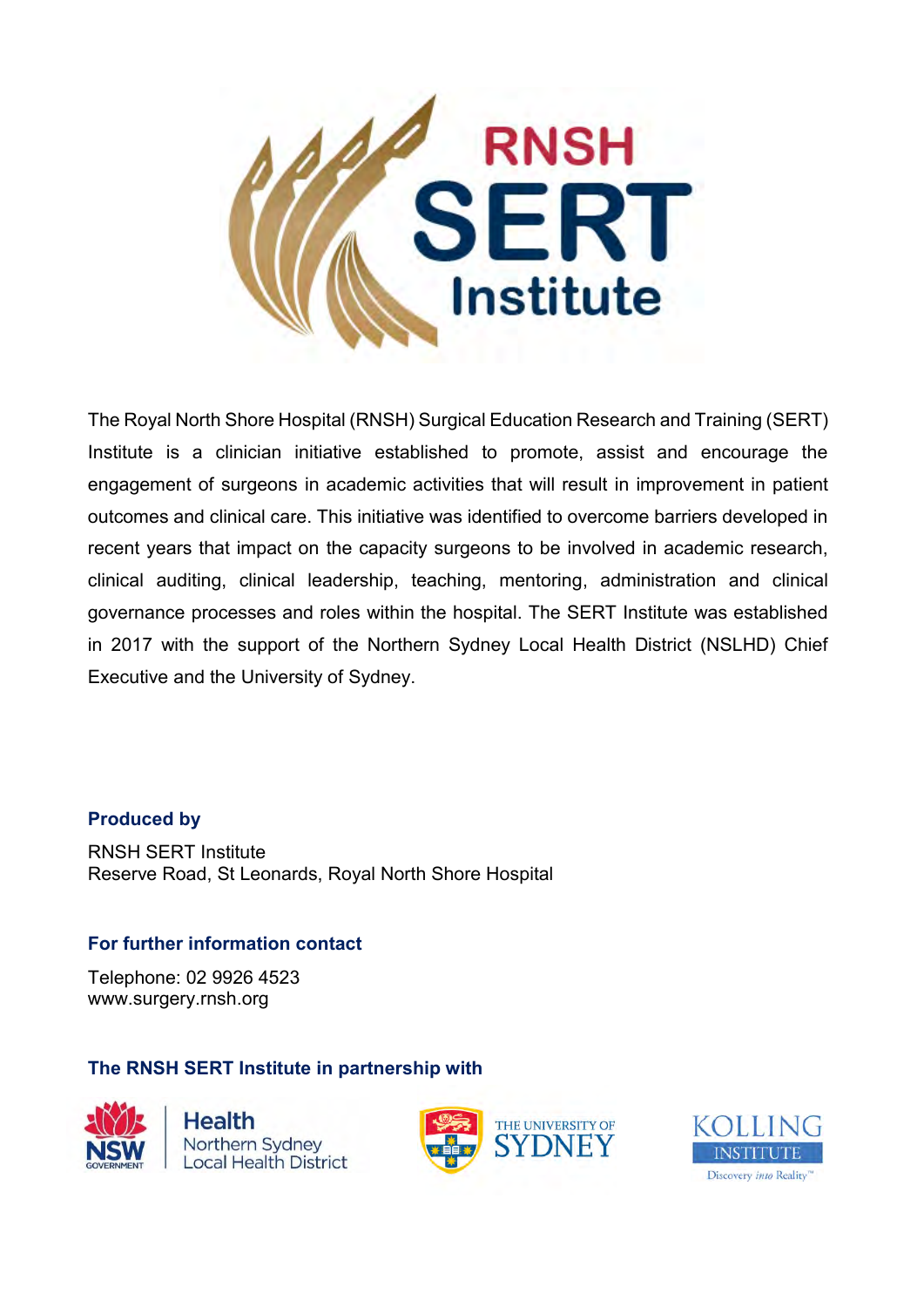### Foreword



Surgeons have a challenging career pathway involving many years of intense high-level study, demanding schedules and long hours of work. Surgeons need to be highly motivated and skilled to combine work, study, research and other academic activities both during their training and afterwards as part of their surgical practice.

Surgeons are highly motivated and passionate about their work, providing support where appropriate to foster a strong and positive surgical culture and promote academic engagement. For visiting medical officers (VMOs), who often work across several locations scheduling education, training and research activities can be challenging. While acknowledging this challenge, most surgeons still appreciate that academic activities are crucial to improving patient care, as it ensures the highest level of surgical practice and participation in the training of future surgeons.

The SERT Institute will adopt a creative and supportive approach to working with surgeons, assist with academic research, identify opportunities for collaborations, establish platforms and environments that promote sharing of knowledge and skills, in addition to supporting and developing a surgical culture that will stimulate and grow academic engagement.

The SERT Institute is progressing steadily through ongoing consultation with surgeons and academic partners. We are confident we can provide creative and strategic solutions that will make the NSLHD the most dynamic place for surgeons to work.

Ten Hyp.

**Professor Thomas Hugh** Director of the RNSH SERT Institute Chair of Surgery, Northern Clinical School - University of Sydney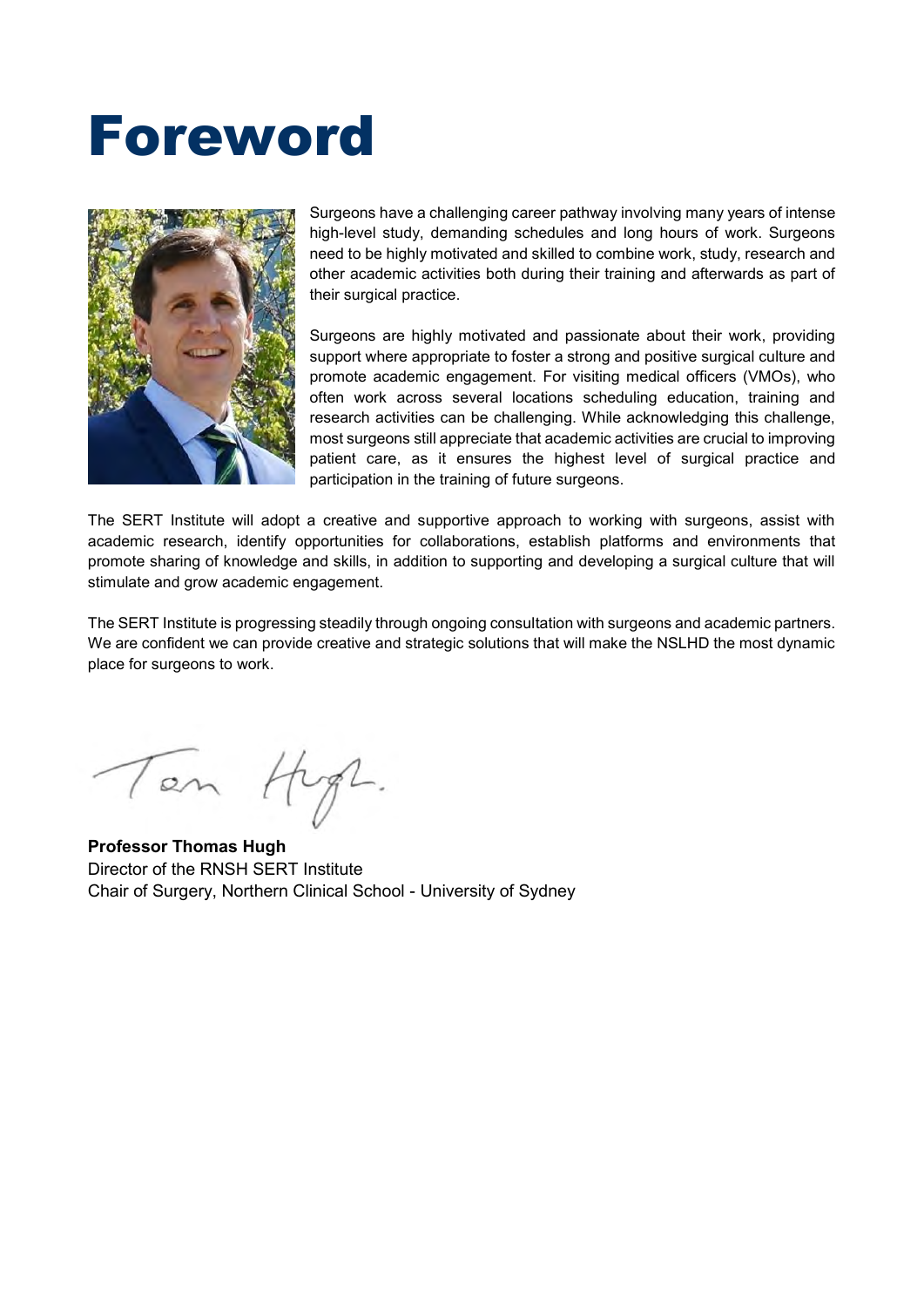

# 01 02 05

INTRODUCTION SETTING & CONTEXT

ACHIEVEMENTS

### 06 07 08

STRATEGIC ALIGNEMENT

STRATEGIC APPROACH

STRATEGIC INITIATIVES

14 15 RESOURCES APPENDICES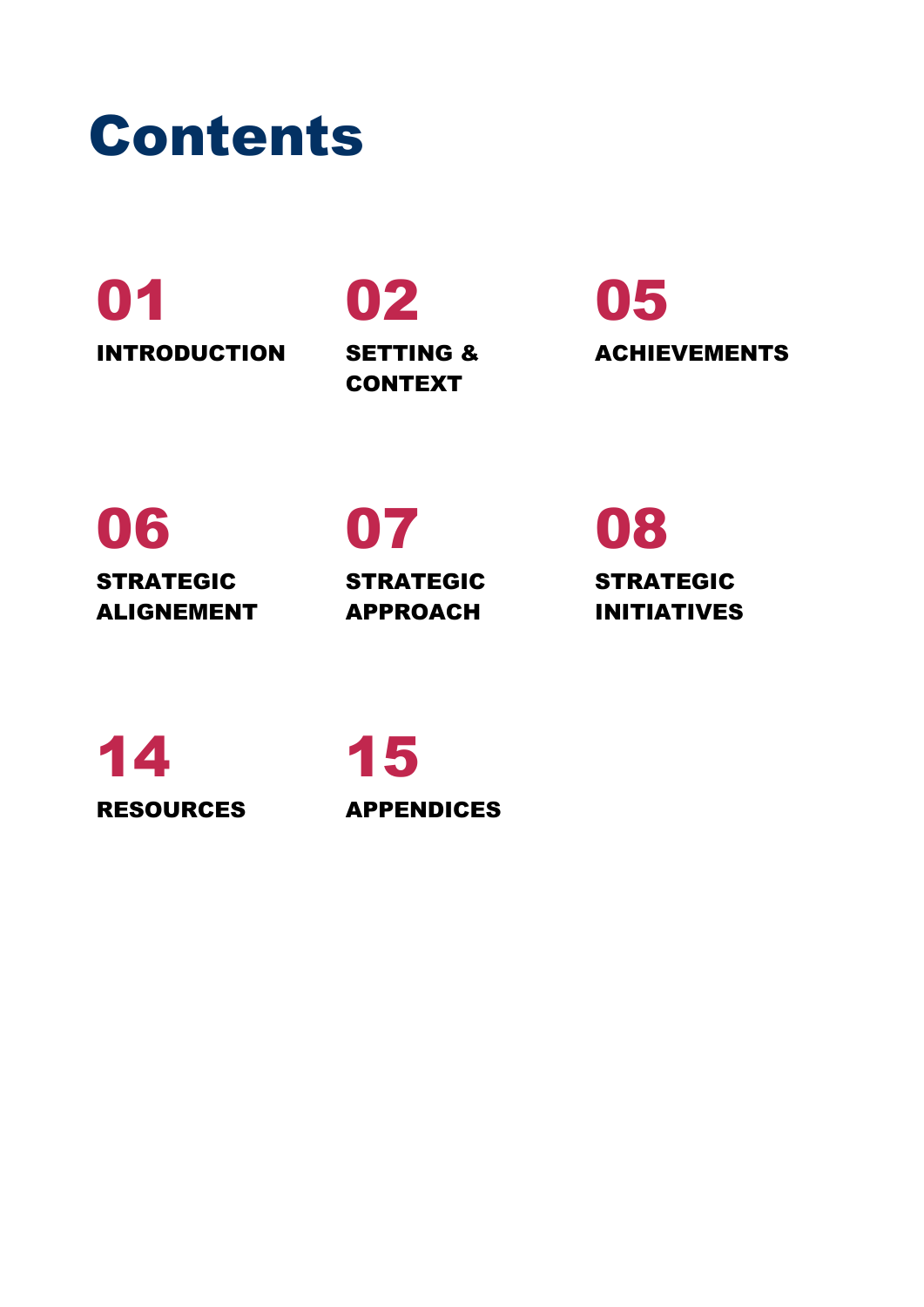## Introduction

This document outlines the strategic direction for **The Surgical Education, Research Training (**SERT) **Institute** from 2019 – 2021.

Strategies were developed following a broad consultation process with surgeons, trainees, key stakeholders and academic partners. The SERT Institute goal is to improve and enhance surgical academia across the Division of Surgery at Royal North Shore Hospital and beyond.

It is widely recognised that many RNSH surgeons are proactively engaged and hold academic lead roles on the campus. Many are planning to or are already undertaking a variety of research activities. Some also participate in surgical committees, have membership with surgical organisations and associations, while others provide higher degree supervision as well as student and junior medical officer (JMO) mentoring. In addition, a number of surgeons support the Surgical Skills Centre training and the University of Sydney Master of Surgery course. Many surgical departments are also actively involved with surgical auditing and analysis activities through the Data Analysis & Surgical Outcomes (DASO) Unit.

These are all areas that require strengthening and ongoing development that the SERT Institute will promote and collaborate on with surgical specialty services across the RNSH Campus. We will strengthen partnerships, in addition to recognising and promoting surgical achievements by RNSH surgeons.

Expected benefits for RNSH from the SERT Institute activities outlined in this strategy include:

- Increased mentoring and support for surgeons (at all levels) in relation to clinical practice, education, research and training.
- Enhanced skills development around audit and research with likely concomitant benefits to patients.
- Clear academic advancement pathways for new and existing surgeons.
- Improved collaboration with internal and external stakeholders.
- Enhanced reputation of RNSH as a centre for both clinical and academic surgical excellence.

The presence of barriers to conducting academic surgical activities is problematic across the whole public healthcare system and is not confined to RNSH. By identifying and finding ways to overcome these barriers, the SERT Institute aims to develop an academic surgery model which could act as a blueprint to improve surgical practice in other public hospitals.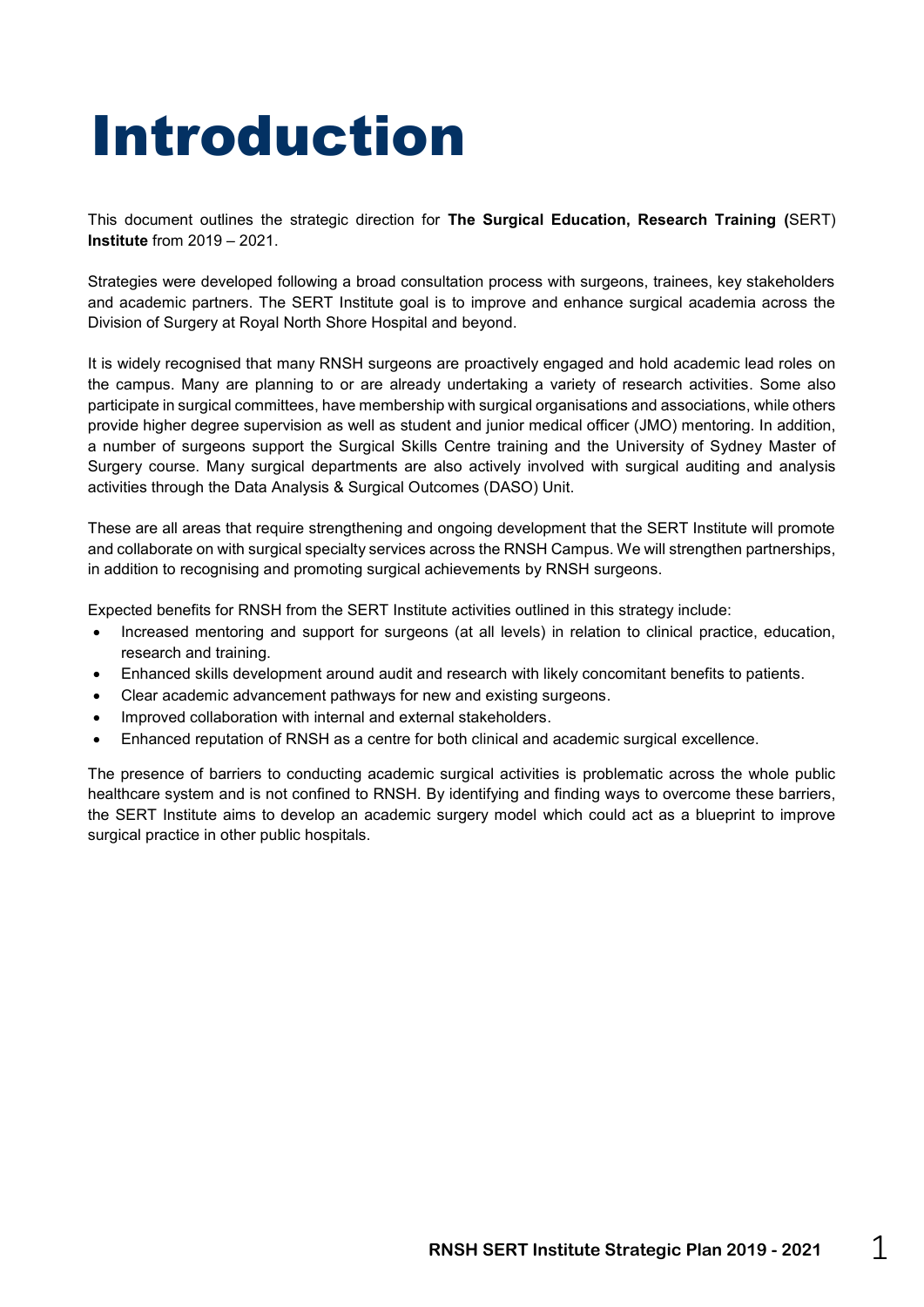## Setting & Context

### Surgery at North Shore

Royal North Shore Hospital (RNSH) is a large tertiary referral and teaching hospital that provides high-quality healthcare services with state-of-the-art technology and equipment. It employees over 5,000 staff in the lower North Shore of Sydney alone serving approximately 5% of the Australian population.

RNSH hosts a number of NSW statewide specialist services that include an Acute-care Burns Unit, a Neonatal Intensive Care Unit and an Interventional Neuroradiology Unit. It is also a highly recognised and well respected centre for major trauma and cancer care.



The surgical workload at RNSH is impressive with an average of 4,659 surgical separations every quarter.

NSLHD Report Central Admitted Patient Dataset, accessed February 2020

Uniquely, North Shore Private Hospital (NSPH) is co-located with RNSH. Both public and private surgical services have expanded over the last 20 years to meet the local community needs and a growing population. However, the co-location of a private and public hospital on one campus has resulted in a change in the distribution of surgical cases undertaken, with a significant proportion of elective surgical procedures transitioning to the private healthcare sector. This growth of elective surgery outside of the public sector has also been aided by the expansion of a number of other private hospitals within a 20km radius of RNSH.

The impact of a relative decrease in elective surgery activity at RNSH has resulted in a proportional increase in emergency and trauma procedures, acute and highly complex surgery, and some cancer and specialised interventional procedures. This change has had an unintended negative impact on the capacity of academic surgery on the Northern campus as further detailed below.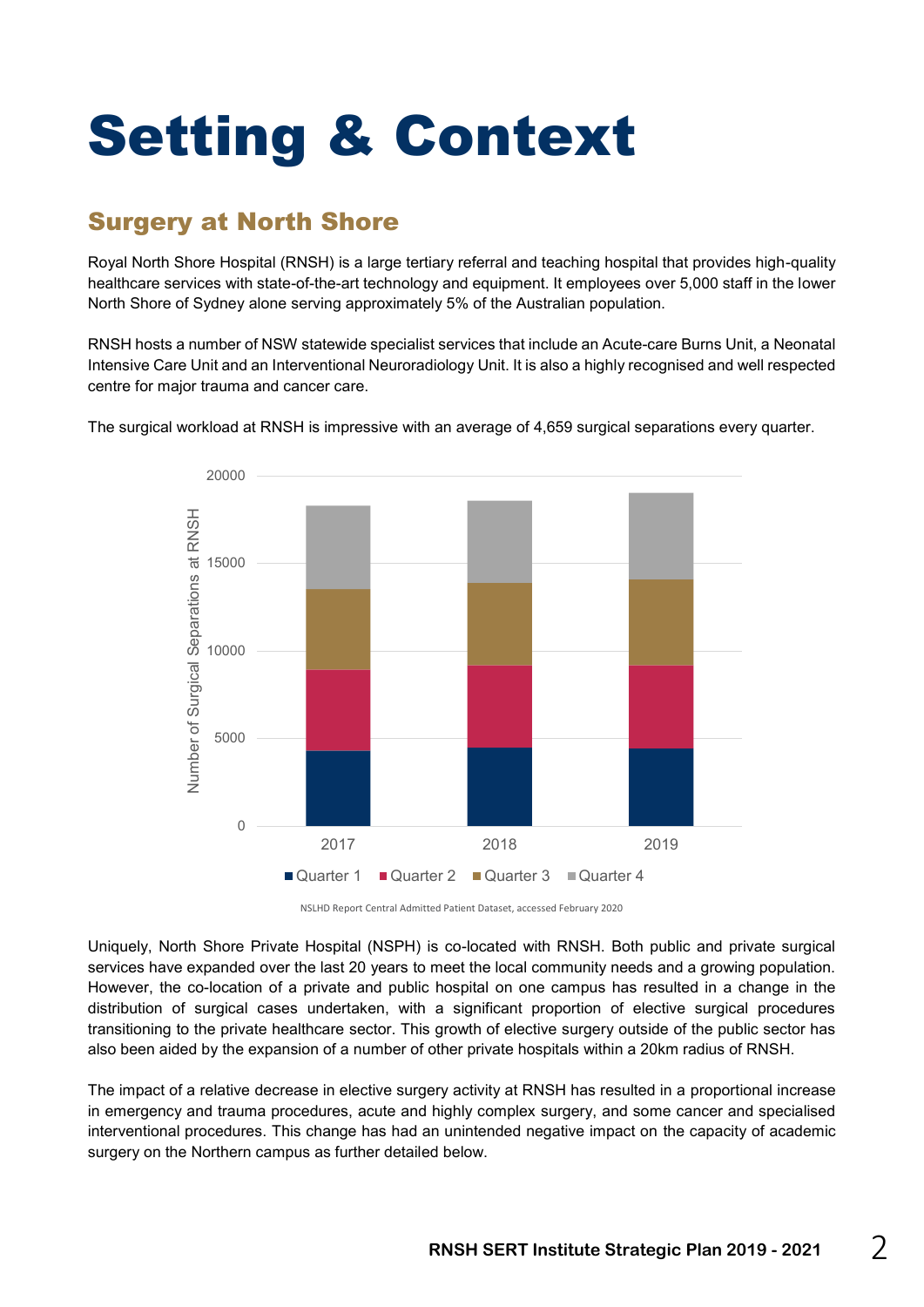### Academic Surgery

**Academic surgery** has a specific meaning in a university context often referring to academic appointments in a medical school department of surgery<sup>4</sup>. However, at RNSH the term is used in a broader sense to include any activity undertaken by surgeons that extends beyond the provision of surgical care for patients. These activities include clinical audit, clinical and basic research, teaching and mentoring of students and Junior Medical Officers (JMOs), as well as range of other administrative and committee activities.

The RNSH Division of Surgery and Anaesthesia (DoSA) has 13 surgical departments, each providing a diverse range of tertiary surgical services. These comprise the following:

- **Orthopaedics**
- Ophthalmology
- Cardiothoracic Surgery
- **Urology**
- Colorectal Surgery
- Vascular Surgery
- Neurosurgery
- Endocrine Surgery
- Breast/Melanoma Surgery
- Upper Gastrointestinal **Surgery**
- Hand and Peripheral Nerve Surgery
- Burns, Plastics and Reconstructive Surgery
- Otolaryngology, Head and Neck Surgery

All of the above specialty departments engage in various levels of education and training to support the next generation of surgeons. In the current health care system in NSW all surgeons face significant barriers to academic engagement. A challenge for the SERT Institute will involve collating the level of academic surgery activities currently undertaken at RNSH and identifying strategies on how to best improve and support these activities across all departments.

The SERT Institute will focus on stakeholder engagement to understand the needs of RNSH surgeons in order to support surgical academic activities and surgical training.

This work commenced in 2017, when the SERT Institute was established and involved:

- consulting with surgeons, support staff and directors of surgical training.
- undertaking a quantitative survey of activities.
- conducting a systematic literature review on this subject.

These activities not only identified enthusiasm to participate in surgical academia and research at RNSH if infrastructure was made available, but also identified some unique barriers and limitations for surgeons. For example, several senior surgeons expressed the need to strengthen links with the Northern Clinical School, and consideration of supporting and facilitating the granting of honorary Sydney University academic positions.

The Sydney Medical School and the Northern Clinical School (NCS) at RNSH are responsible for coordinating medical education across the local health district. The post-graduate **Sydney Medical Program** conducted through the NCS and RNSH provides students with early exposure to surgical terms and teaching. However, surgical teaching and mentoring in the current healthcare climate is challenging as it mostly relies on surgeons employed as Visiting Medical Officers (VMOs) in the public hospital system. A VMO appointment is the most common contractual arrangement in NSW, and < 10% of surgeons are either salaried Staff Specialists or university-funded Clinical Academics. Partly as a result of the increasing demands of a private practice, VMO consultants have less time to engage in academic activities within the public hospital system than in previous times. In many public hospitals across the Sydney metropolitan (teaching and tertiary referral hospitals in particular) this situation has led to reductions in surgical departmental infrastructure, which subsequently impacts on teaching and research capability and capacity.

At RNSH a number of surgeons have remained active in providing leadership, supporting education and training and pursuing scholarships and grants to conduct surgical research. However, there are clear barriers and few incentives for most VMO's to be actively involved with the public hospital beyond providing patient care and treatment.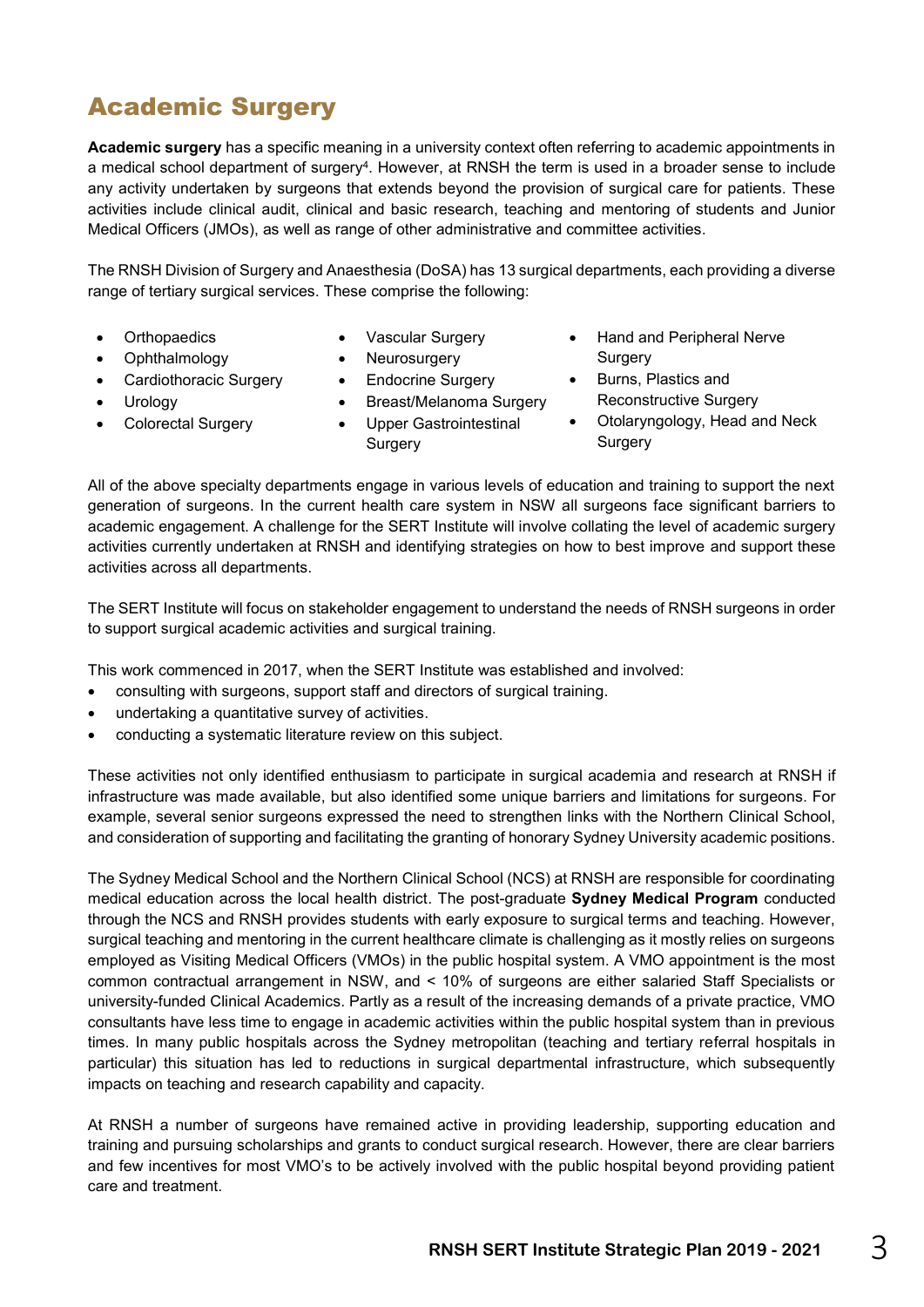### Moving Forward

Today's healthcare service structures necessitate that surgeons have both a public and private practice. It is therefore realistic to expect a reduction in their availability, participation and capacity to support teaching and research in the public hospital setting. Alternate strategies need to be explored to entice surgeons back to the public sector to share knowledge, build skills and support the development of future surgeons and the future of the public health care system.

These activities should not be limited to traditional academia such as clinical teaching and research. They could include participation in clinical audits, hospital-wide leadership programs and roles, rewarding and productive administrative roles, as well as patient advocacy forums. Currently, the average consultant surgeon's engagement level in the public healthcare sector is highly dependent on individual interests and their private practice workload.

An opportunity to encourage and enhance surgical engagement at RNSH exists through the SERT Institute, a dedicated support service which will unquestionably provide many rewards for the surgeon, surgical trainee and the public hospital system.

Addressing the issues and barriers outlined above requires radical initiatives, creative solutions and the development of a new model of service delivery for surgical education and research. The establishment of an enabler such as the SERT Institute can steer and support change and the balance of public and private responsibilities is a beginning.

The RNSH Surgical, Education, Research and Training Institute was founded in 2017 under the leadership of Professor Tom Hugh, with the support of the NSLHD and the Clinical Head of the Division of Surgery and Anaesthesia (DoSA), Dr Michelle Mulligan.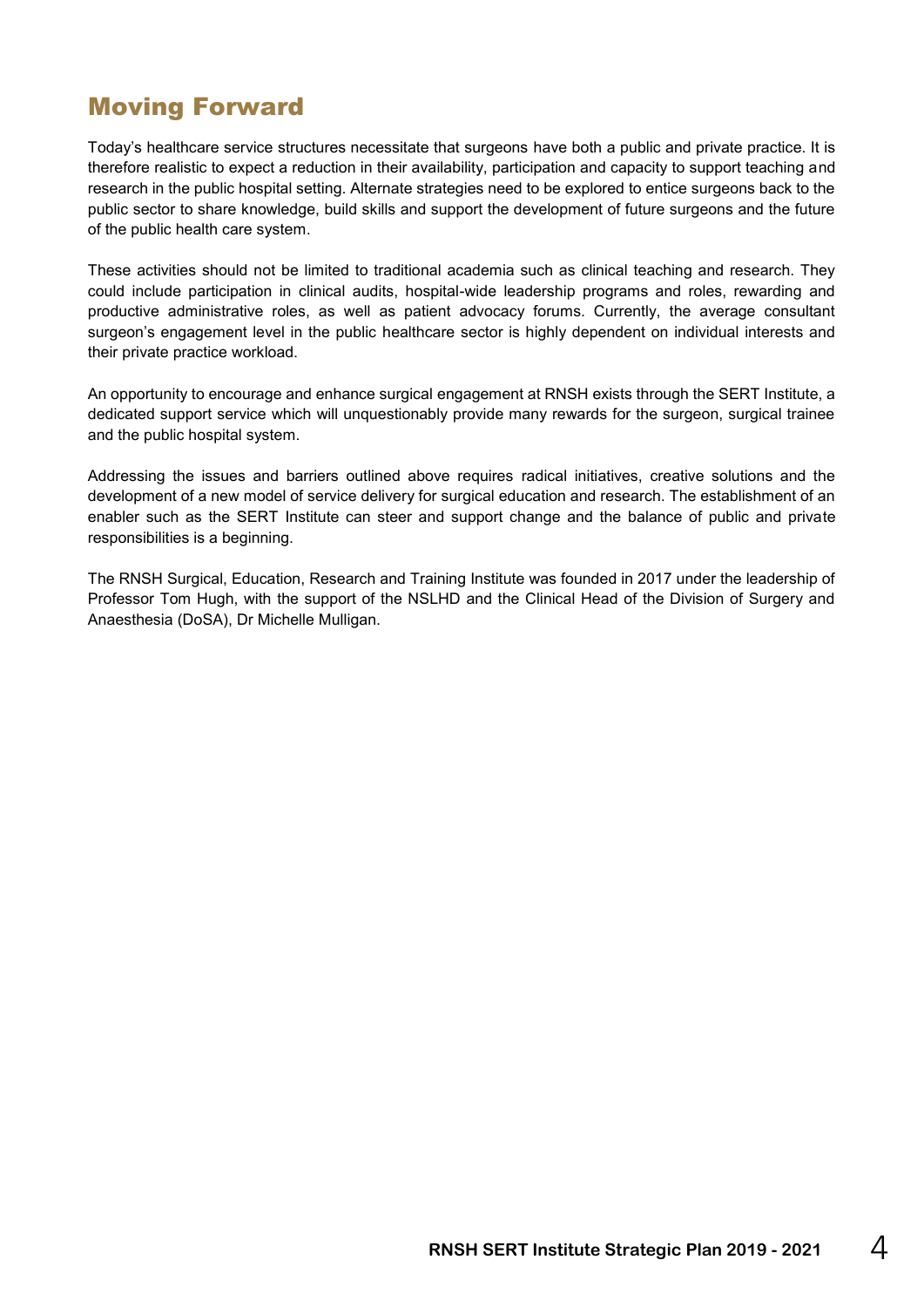### Achievements

Achievements and highlights of the SERT Institute from 2017 – 2019 include:

- **Establishment of the SERT Institute Executive Committee**
- Appointment of a dedicated Surgical Research Officer available to all surgeons and trainees
- Appointment of a Clinical Informatics Lead within the SERT Institute
- Development of an interactive and dynamic SERT Institute web page with links to all surgical departments and to individual surgeon websites
- Increased surgeon participation in SERT Committees and meetings
- Increased surgeon participation in clinical teaching, mentoring and administration
- Recruitment and appointment of Clinical Academic Leads for each surgical department
- Ongoing negotiations with the NCS in relation to the running of the Sydney Clinical Skills and Simulation Centre [\(SCSSC\)](https://www.scssc.edu.au/) at RNSH
- Increased supervision of PhD, masters and medical students
- Increased mentoring and administering of medical student, surgical registrar and fellow education in both clinical and research areas
- Increased support for the Master of Surgery Program- coursework, research and post-doctorate degrees
- Establishment and expansion of the Data Analysis and Surgical Outcomes (DASO) Unit at the RNSH DoSA
- Facilitation and support for the implementation of REDCap (a secure and international standard clinical database system) at the RNSH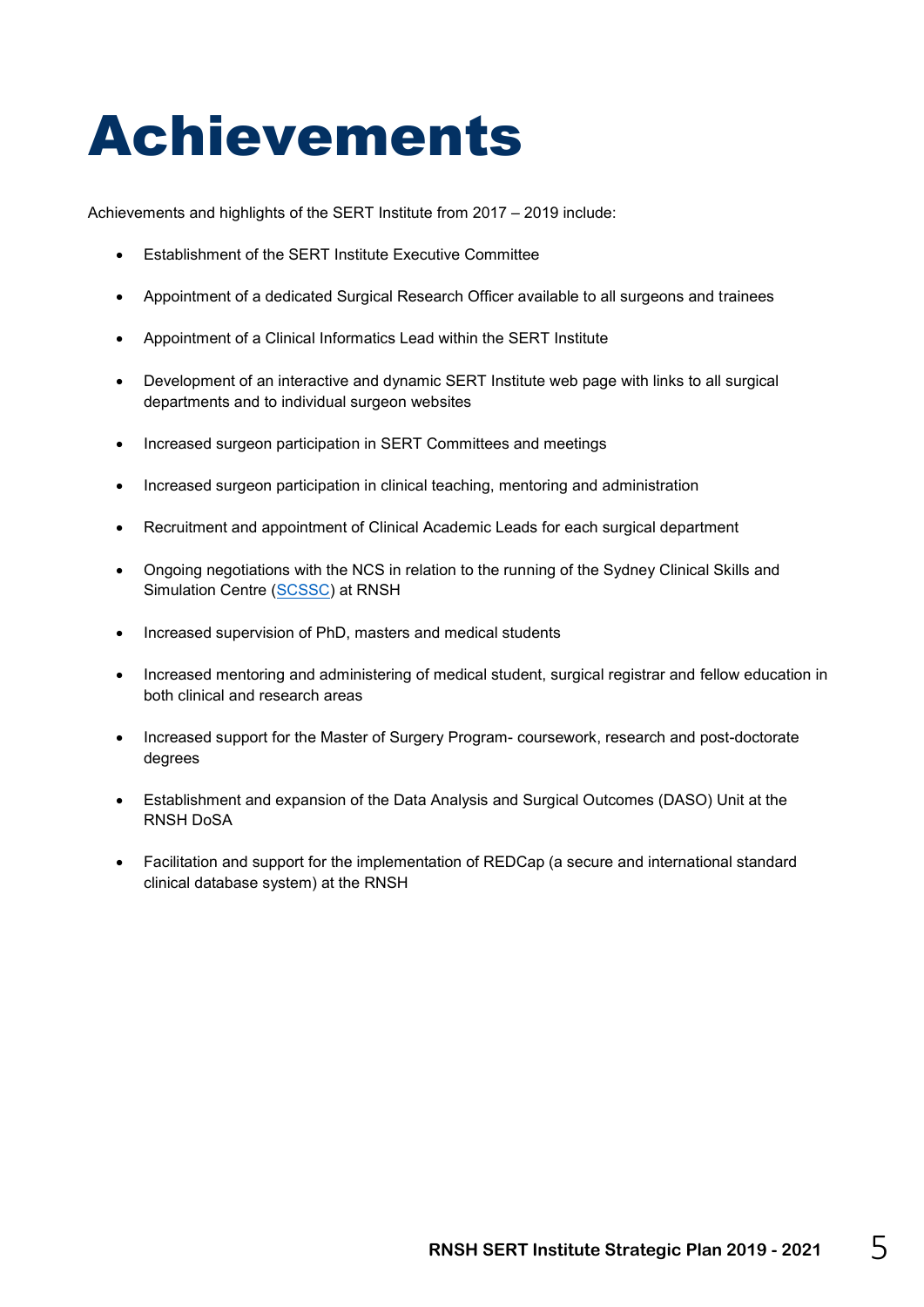## Strategic Alignment

The strategic direction of the SERT Institute aligns with the **NSW State Health Plan – Towards 2021<sup>1</sup>**

- **Direction two:** Providing world-class clinical care
- **Strategy one:** Supporting and developing our workforce
- **Strategy two**: Supporting and harnessing research and innovation

In addition the SERT Institute aligns and supports both the **NSLHD Strategic Plan 2017-2022<sup>2</sup>** and the **NSLHD Research Strategy 2019-2024<sup>3</sup> .** 

#### **NSLHD Strategic Themes and Objectives**

- **2a:** Improve quality and safety of care
- **3a:** Evaluate and apply information and knowledge to improve clinical, business and organisational practices
- **3b:** Promote enquiry and research to develop, share and apply new knowledge
- **4b:** Develop a rigorous approach to innovation for continuous improvement and transformational change
- **5a:** Develop our culture to engage and empower our people
- **5b:** Develop our talent to ensure confident and capable people

#### **NSLHD Research Strategic Priorities**

- Grow our research
- Engage our community
- Improve research leadership and career development
- Build research infrastructure
- Enhance research partnerships
- Increase research impact

The SERT Institute's primary goal is for RNSH to be recognised as a leading **Surgical Academic Centre of Excellence** in NSW and Australia-wide, with surgeons highly engaged in both clinical practice as well as a broad range of academia related activities.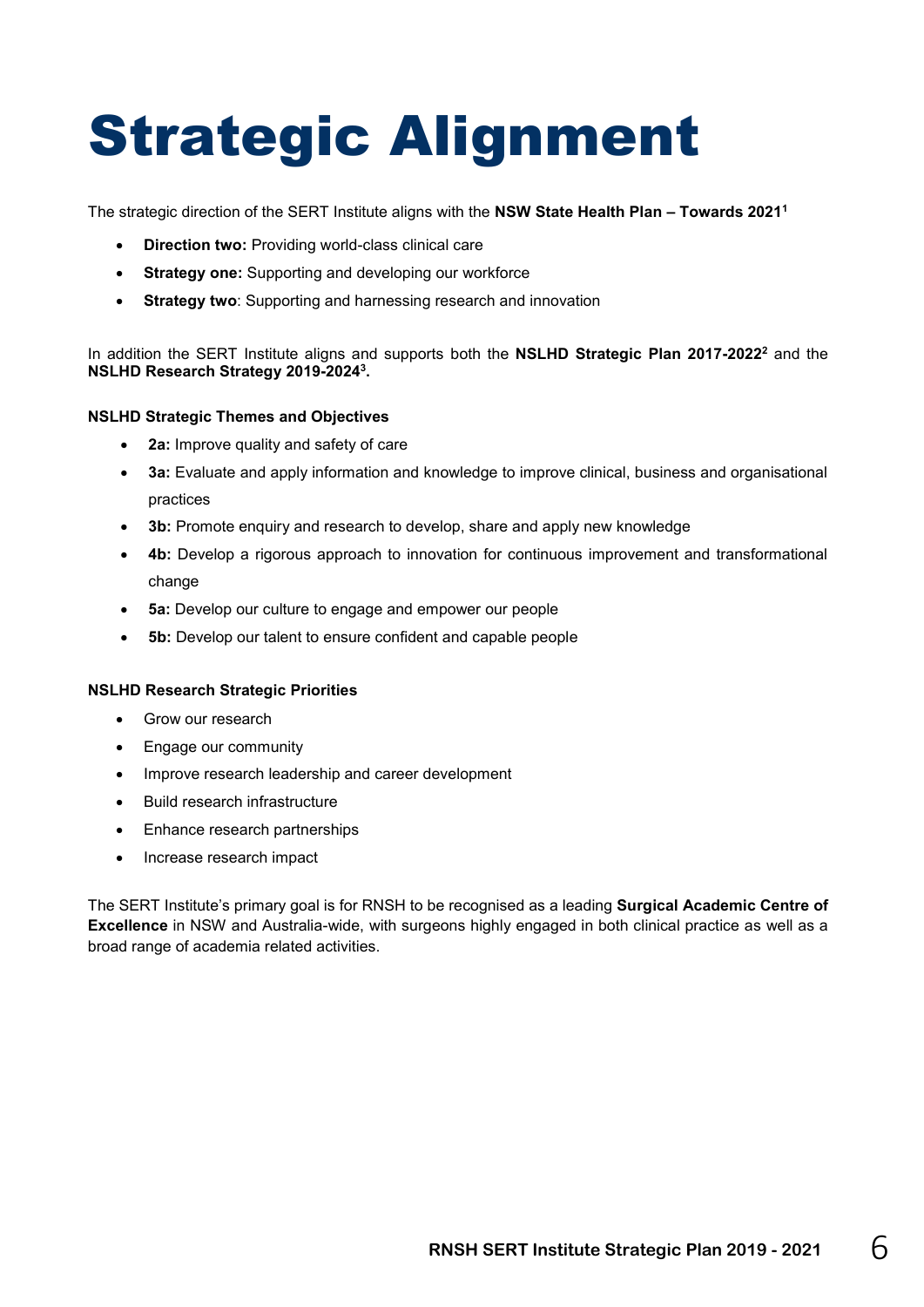## Strategic Approach

The aim and focus of the SERT Institute is to establish a supportive and expertise-rich environment that nurtures and facilitates academic activities within and across RNSH surgical departments. It aims to grow the SERT Institute into a hub of surgical interaction and engagement where surgeons connect, become involved in mentoring, research, conceive innovations and form interest groups. In addition, the Institute will provide support with writing funding and grant applications, planning and conducting clinical trials and increasing advocacy involvement.

#### VISION

That RNSH will continually review and improve surgical care to achieve the best possible outcomes for patients by developing an environment where surgeons at all levels enthusiastically engage in scientific education, training, mentoring and research

#### PURPOSE

To create a stimulating and dynamic environment for Surgical Academia at RNSH. Promoting surgical education, training and research activities that enable surgeons to develop both academic and leadership roles, improve decision making, surgical practice and patient outcomes

#### INITIATIVES

- **1.** Increase engagement and participation in academic activities across the RNSH campus
- **2.** To promote RNSH as a leading surgical academic centre of excellence where surgeons are engaged in both clinical practice and non-clinical activities including research, teaching and administration
- **3.** Establish new academic career pathways and opportunities for surgeons
- **4.** Create a hub for surgical research, innovation and career development
- **5.** Strengthen surgical academia at RNSH by enhancing both internal and external collaborations, and sourcing appropriate funding opportunities
- **6.** Develop a centralised unit for surgical data and audit activity to improve data management and governance processes and systems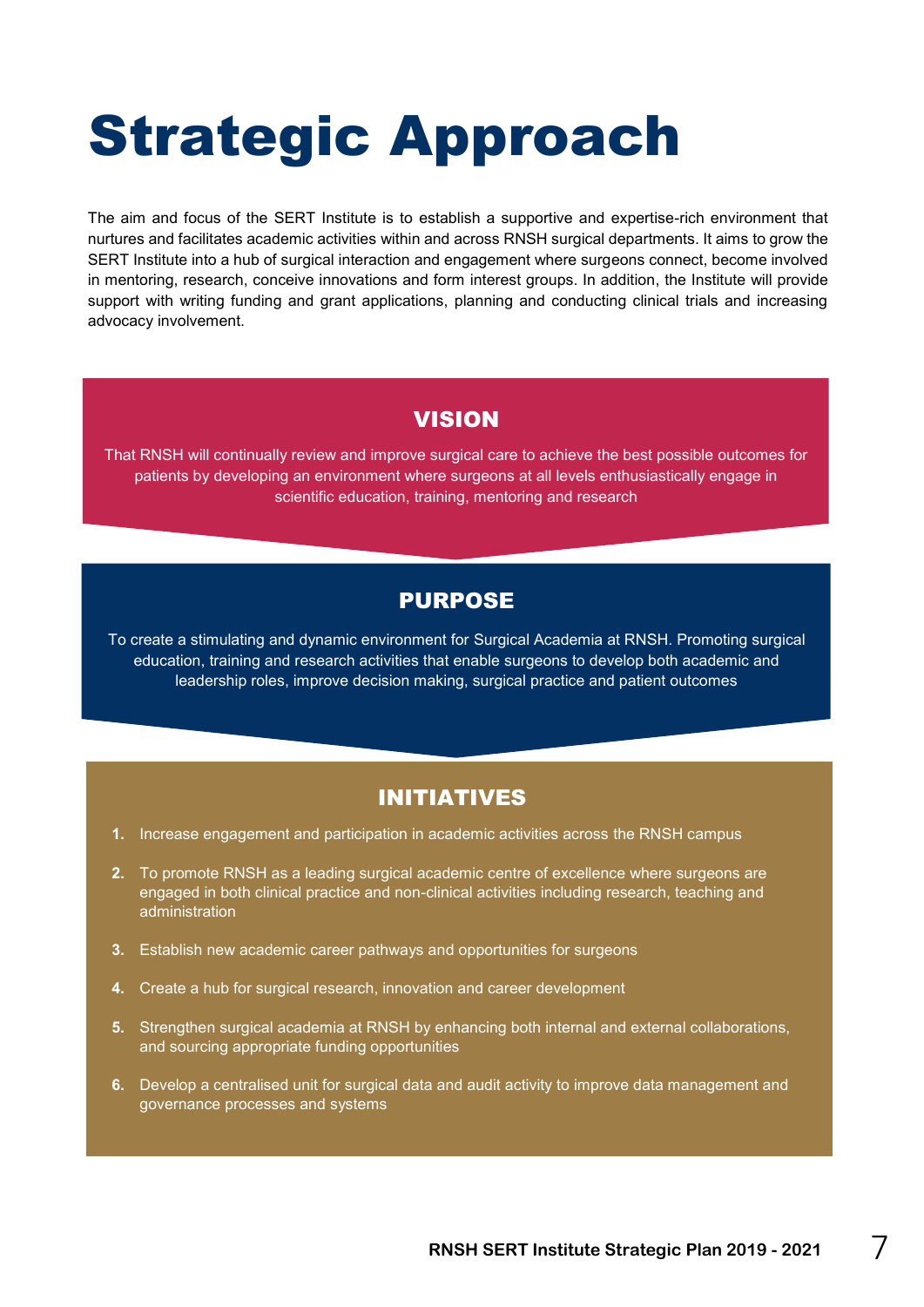## Strategic Initiatives

The SERT Institute executive together with RNSH Executive and strategic partners developed six strategic initiatives to implement between 2019 – 2021. As the profile of the Institute expands and grows within the surgical community these initial strategies are expected to further develop and strengthen in alignment with future healthcare planning and changes in surgical practice and training requirements.

**Initiative 1**

#### **Increase engagement and participation in academic activities across the RNSH campus**

#### **Rationale**

An essential activity of the SERT Institute is to increase engagement with surgeons, JMOs, students and support staff. Identifying, understanding and resolving barriers to advancing and promoting academic surgery activities at RNSH will increase surgeon's participation.

- Proactively engage with RNSH surgeons and key stakeholders to understand individual and departmental needs and barriers to participating in surgical academic activities.
- Apprise surgeons of SERT Institute activities, key contacts, information, resources, and the assistance available through the Institute for academic activities and introduce DASO unit resources.
- Survey academic surgery activities underway or planned in each individual department.
- Develop online engagement tools that promote, facilitate and support surgical academic activities at RNSH.

- **1.** Number of stakeholder engagement meetings.
- **2.** An issues, barriers and solutions report.
- **3.** Catalog of current research underway and planned by each surgical department.
- **4.** The development and upload of online resources.
- **5.** The number of online articles posted each month.
- **6.** Quantity of social media (Twitter, Facebook, Instagram) content uploaded and the number of followers.
- **7.** SERT Institute website (and social media) number of 'hits,' 'followers,' 'clicks', 'likes', 'shares' and 'comments'
- **8.** Number of enquiries for information or material from the RNSH Communications Department and the media.
- **9.** An annual review and assessments of how the SERT Institute online platforms are used to access content for relevant audiences.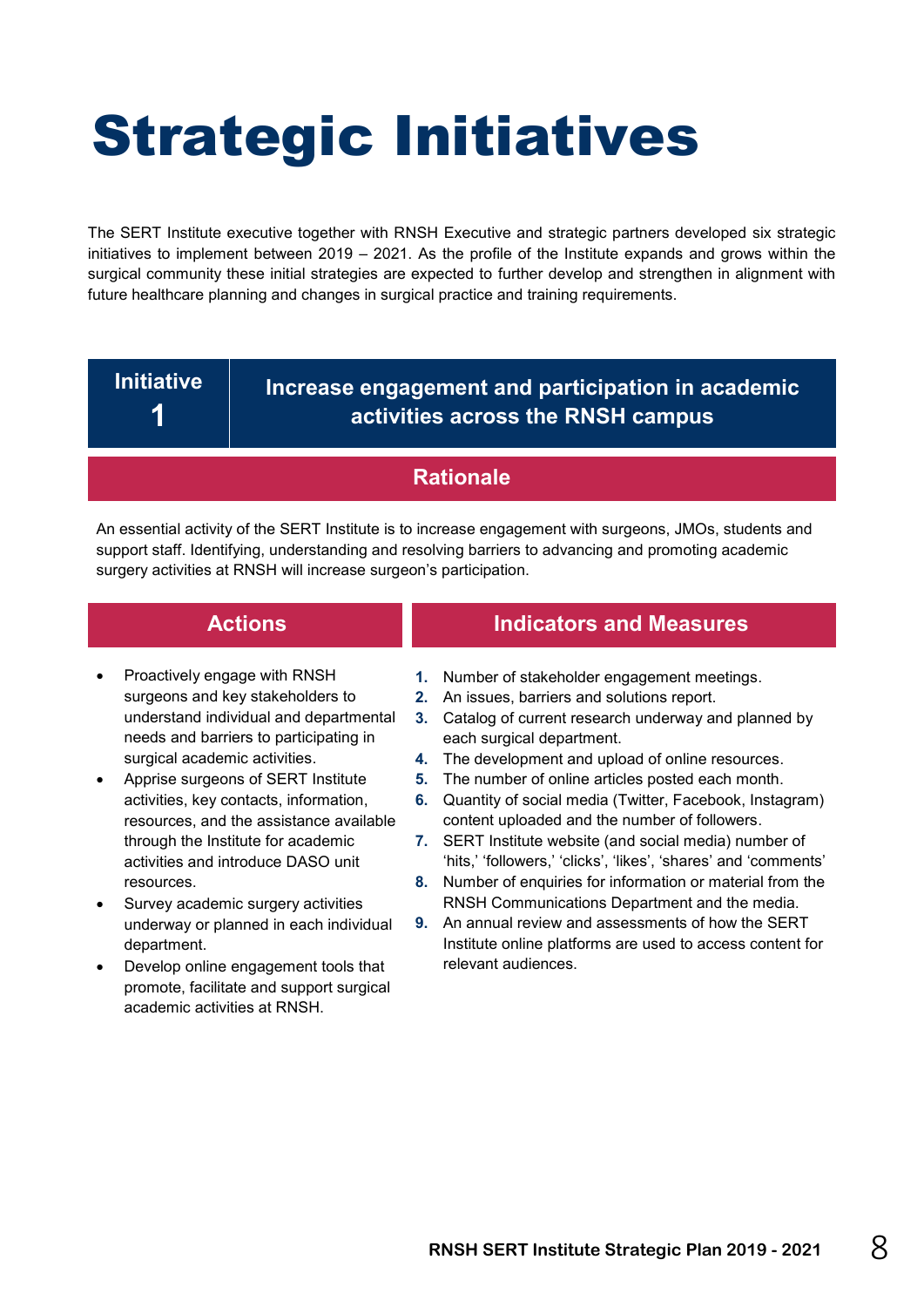### **Initiative 2**

**To promote RNSH as a leading surgical academic centre of excellence where surgeons are engaged in both clinical practice and non-clinical activities including research, teaching and administration.**

#### **Rationale**

The SERT Institute needs to maintain visibility with surgeons at RNSH and across the RNSH campus, to promote the SERT Institute vision, support surgeons and surgical trainees, increase collaboration opportunities and advocate for academic surgery at RNSH.

A high visibility and profile will keep the institute at the forefront of surgeons surgical planning as an important and valuable partner that can support future research, training and academic activities and aspirations.

- High visibility for the SERT Institute through individual meetings, training forums, the SERT website and social media platforms. In addition to the SERT Institute-linked publications, conference, workshop and seminar promotion of events, web links to important institutions, university partners and key stakeholders that support the advancement of clinical academic research
- The SERT institute will also monitor and support the following key areas:
	- Publication of research guides and literature that provide direction to JMOs and students undertaking and or participating in research activities. Including publications on the SERT website and the BioRxiv (non-peer reviewed) platform
	- Promote events, conferences, workshops, seminars and lectures on the SERT Website.
- Establishing and strengthening formal links between the SERT Institute, the Northern Clinical School, NSLHD Research Office and the Kolling Institute.

- **1.** Maintain a record of the number and type of SERT-supported meetings, forums and events.
- **2.** Number of collaborations on research activities, publications authored or facilitated by the SERT Institute.
- **3.** Assistance and support given to surgical JMOs, medical and research students.
- **4.** Publication of manuscripts relating to the development and work of the SERT Institute, DoSA and DASO.
- **5.** Record of SERT Institute supported grant application and successful grant acquisitions.
- **6.** Promotion of publications by RNSH surgical departments and surgeons.
- **7.** Advertising and website promotion of surgical education activity.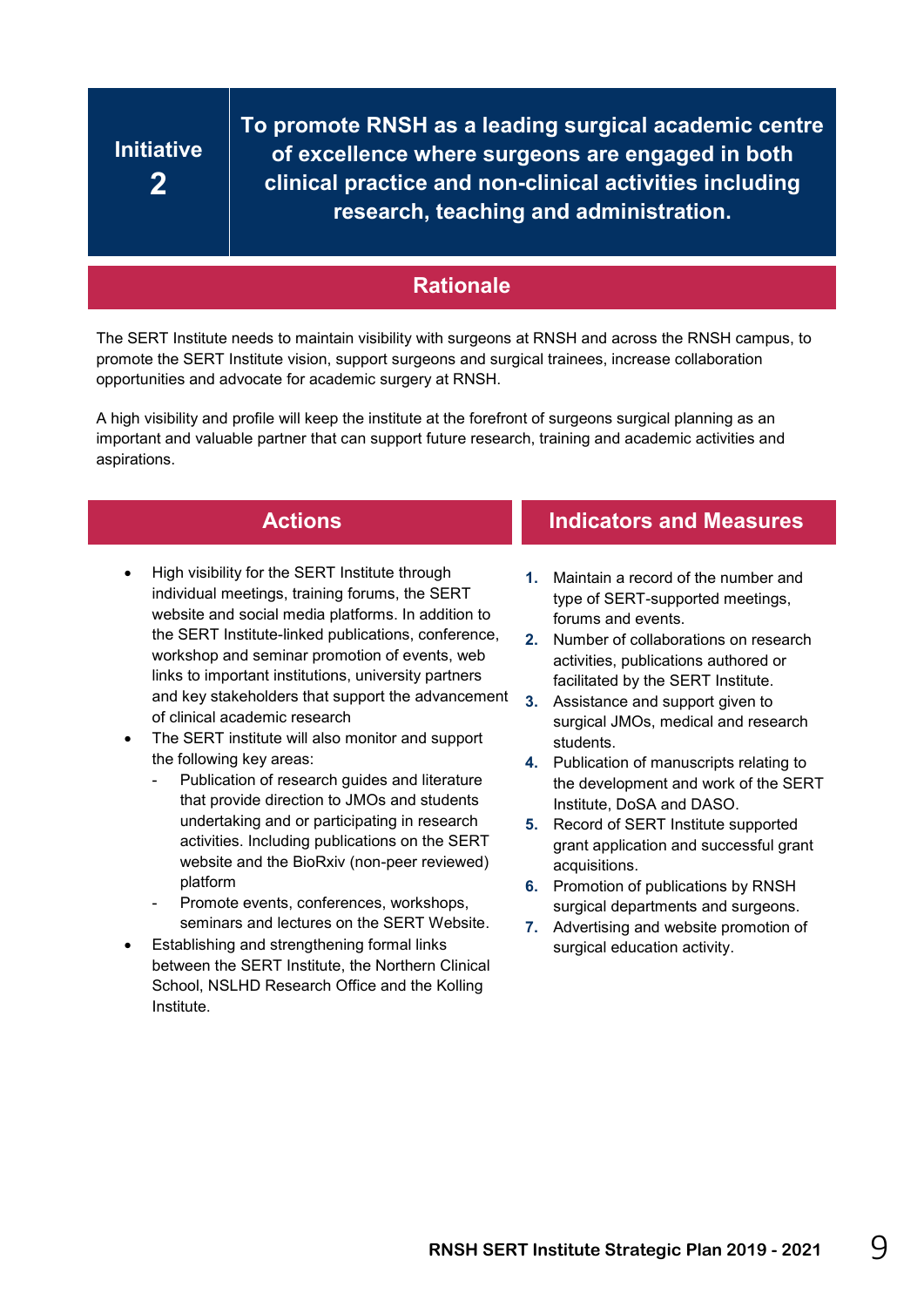#### **Establish new academic career pathways and opportunities for surgeons**

#### **Rationale**

Surgical engagement in education, research and training academic activities has been known to strengthen surgeon career prospects, it can also be a motivator for surgeons to engage in academic activities. It improves networking and collaboration opportunity links to a wider surgical and academic community and raises the RNSH profile, the ability to attract, recruit and retain the best surgeons and future surgical trainees.

- Explore the challenges for surgeons to engage in surgical academia and identify foundational strategies for surgical career pathways that will attract and strengthen recruitment of surgeons and surgical trainees.
- Support training opportunities through establishing academic clinical surgical leadership roles seeking opportunities that will encourage and support senior surgeons involved in academic activities.
- Seek opportunities to secure real estate that can accommodate the future vision and expansion plans. This will involve:
	- Liaising with the University of Sydney to create academic appointments, within both new and existing surgical roles
	- Connecting surgeons to academic institutions and developing a research student's pool to work on projects
	- Providing ongoing research support to the RNSH surgical departments to maximise their engagement and research output
	- Ensuring sufficient support and mentoring for JMO's and students is in place with surgeons and research sponsors
	- Assisting with ethic's submissions for projects
	- Supporting with grant submission and professional writing.

- **1.** Incorporation of research and teaching expectations in all medical position descriptions.
- **2.** Increased number of academic clinical leadership roles across surgery
- **3.** Promote and advertise training opportunities through the SERT website
- **4.** Create network opportunities that foster and strengthen early career surgeons.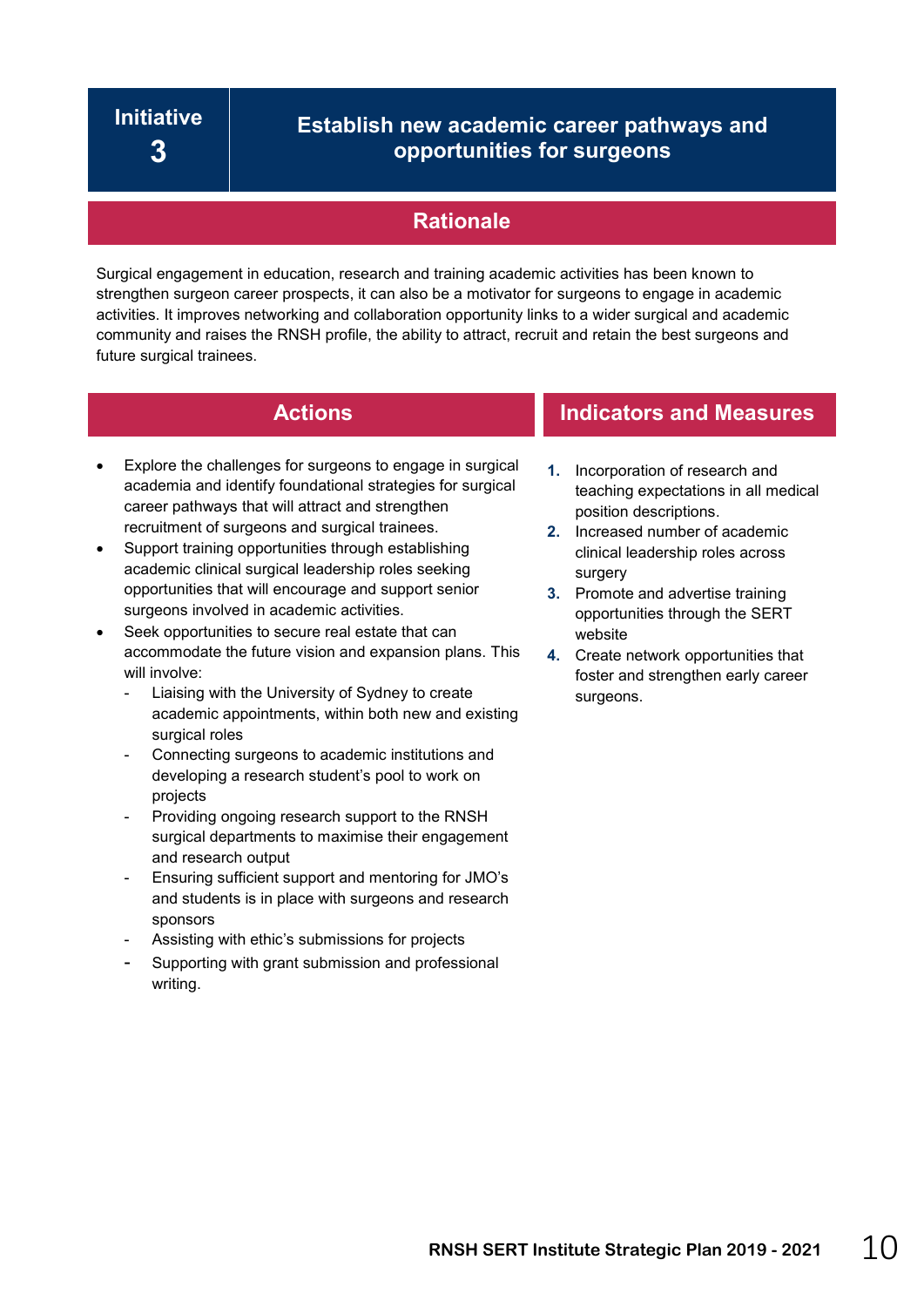#### **Create a hub for surgical research, innovation and career development**

#### **Rationale**

The SERT Institute will work towards creating an academic research hub that encourages surgical communication, interaction and engagement and cross collaborations on research and training projects.

It will also encourage surgeons and surgical trainees to embed research in clinical practice as they advance along the surgical career trajectory. In addition, support the development of senior surgeon leadership, mentoring and teaching skills by guiding them in their support roles and the creation of a progressive learning culture.

- Engage regularly with JMOs and students.
- Establishing a repository of projects available for students and JMOs.
- Maintaining links with the University of Sydney Surgical Society and similar groups that promote the interests of students and JMOs.
- Identifying and supporting new opportunities for young Academic Surgeons by encouraging University-linked surgical positions with combined RNSH/NSPH appointments.
- Enhance teaching of medical students and surgical trainees at both RNSH/NSPH by strengthening links with the Northern Clinical School.
- Help and advice on **submitting human ethics and governance applications** through the local RNSH Research Office. By developing guides, reference information, forming and strengthening relationships between the SERT Institute and the Research Office. (Note: currently limited human resource available at RNSH to support this strategy.
- Providing assistance with **experimental design**.
- Explore the possibility and need for assistance with **statistical analysis.** The SERT Institute aims to provide basic advice in this area and connections to more advanced expertise.

- **1.** Establish a repository of projects.
- **2.** Identify new research opportunities for young academics.
- **3.** Number of surgical training and teaching sessions provided to medical students and trainees annually.
- **4.** Monitoring of surgery grant application outcomes.
- **5.** Number of supported ethics submissions and outcomes.
- **6.** Number of requests for statistical analysis support.
- **7.** Development of ethics applications guides.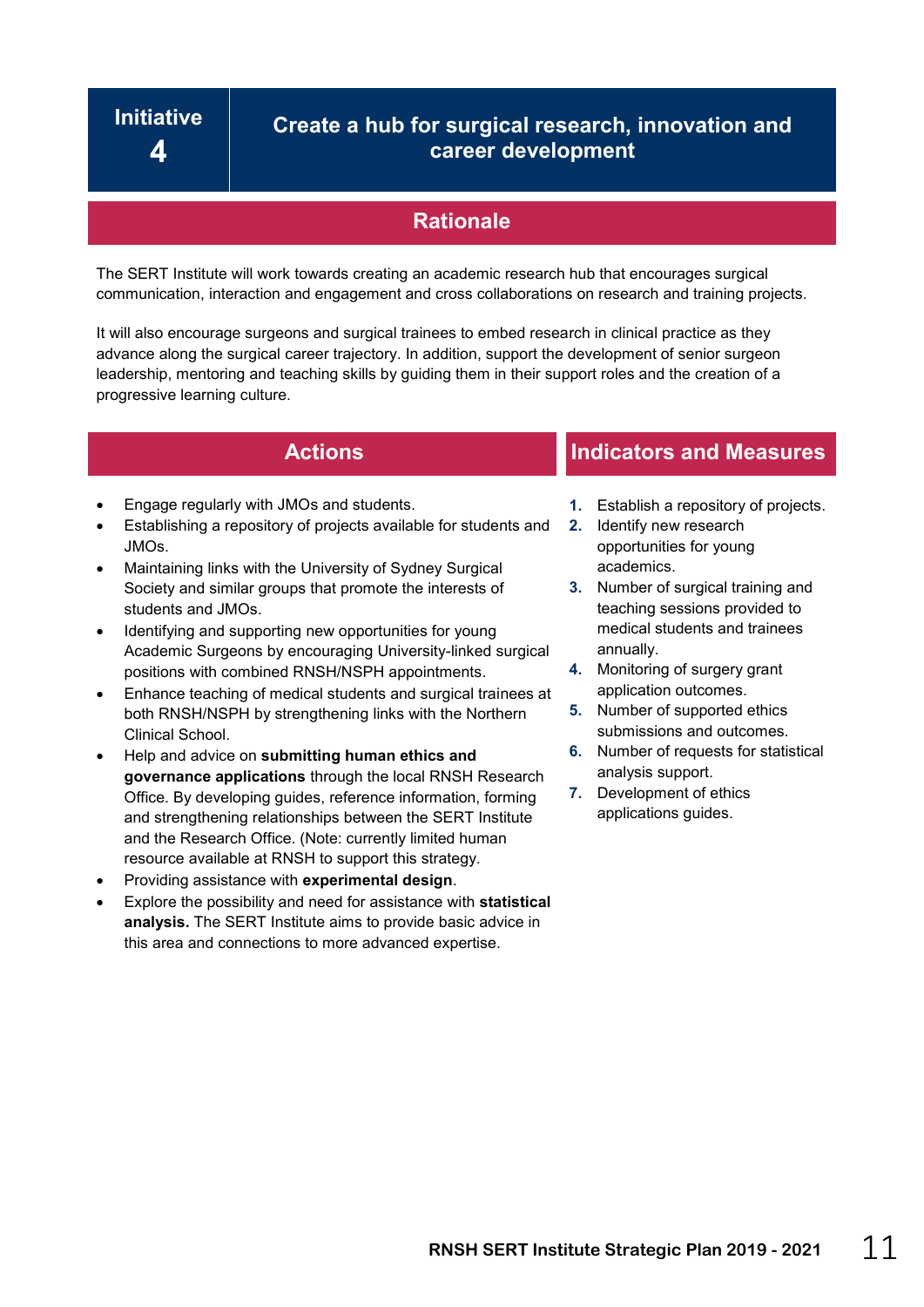### **Initiative 5**

**Strengthen surgical academia at RNSH by enhancing both internal and external collaborations, and sourcing appropriate funding opportunities**

#### **Rationale**

Academic activities thrive on interpersonal interactions and partnerships. By providing accommodation that promotes innovative and creative thinking, teaching and learning opportunities for surgeons and trainees, a learning culture will be cultivated and strengthened once again on the RNSH Campus and entice VMO's back into supportive roles in the public hospital.

- Explore suitable accommodation/space to serve as a convenient base for surgeons/VMO's between public and private healthcare services. Supporting office and learning/educational requirements and creative and innovation thinking space for research.
	- Provide surgeons from different surgical disciplines with a dedicated, accessible space that encourages face to face interactions and enable them to instruct, advise, challenge, think, design and create new surgical ideas.
- Encourage regular and ad hoc meetings that lead to the development of interest and advocacy groups related to specific clinical problems.
- Identify research 'champions' in each surgical discipline that can foster clinical and translational research and teaching.
- Promote research activities/publications that can be shared via the SERT Institute webpage.
- Promote interdisciplinary collaboration (scientific and clinical) by linking surgeons with research ideas to academics and research scientists with the appropriate skills and background.
- Identify funding partners to support research and development and aid surgeons in their application for research funding.

- **1.** Permanent accommodation secured for the SERT Institute for current and future expansion plans.
- **2.** Number of ad hoc meetings supporting research, training or clinical solutions.
- **3.** Identified research champions across all surgeries.
- **4.** Number of surgical research collaborations and publications annually on SERT Website.
- **5.** Surgical related grant funding opportunities identified and applied for.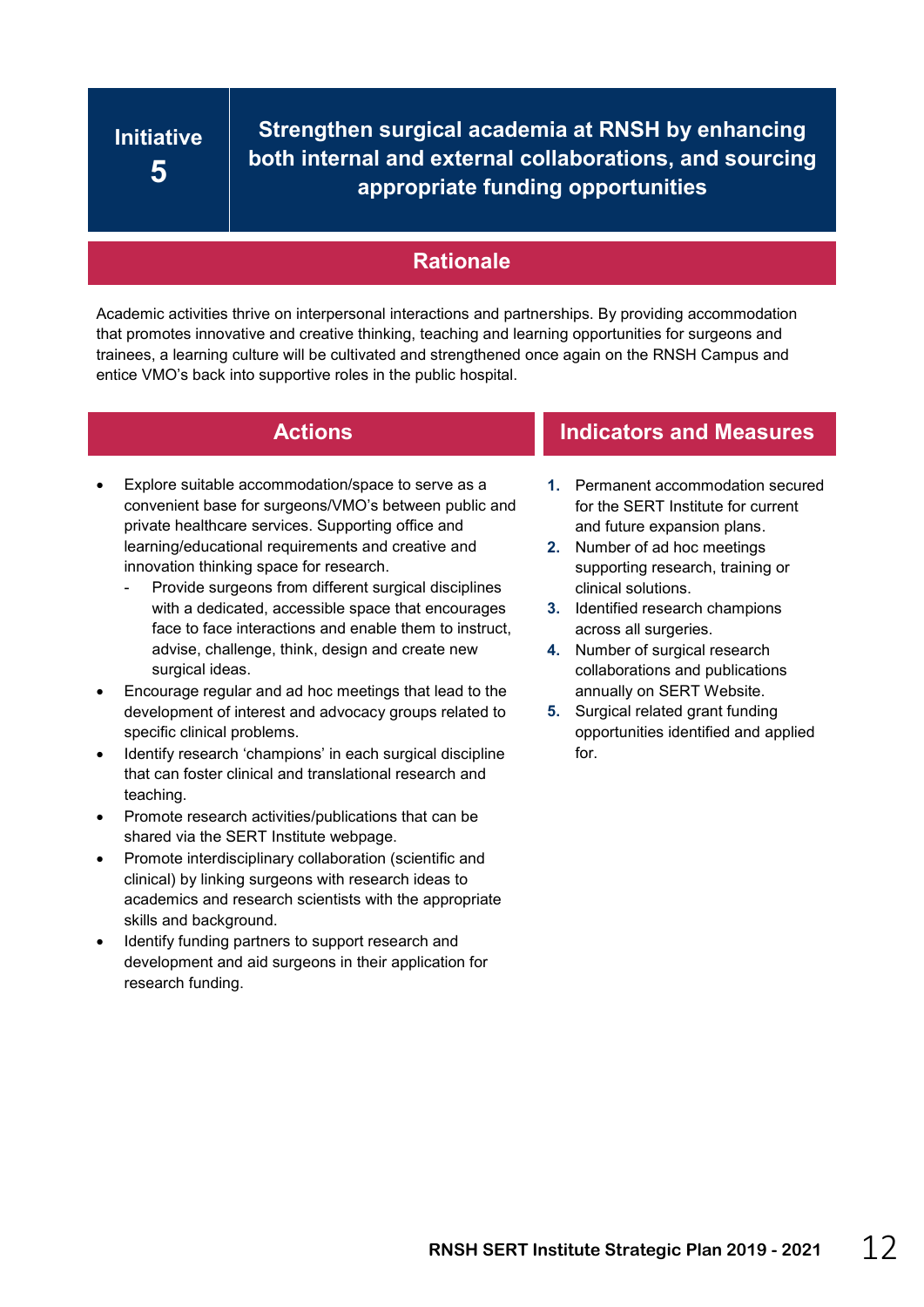### **Initiative 6**

**Develop a centralised unit for surgical data and audit activity to improve data management and governance processes and systems**

#### **Rationale**

The asset value of data is ever increasing with the sheer amount of data being collected and the exponential advancements being made in data capture, management, storage, analysis and reporting technologies. Because of this opportunities to use reliable and valid quality data and information to improve outcomes and care are greater than ever. For surgeons in particular, robust, valid, relevant and real-time data is needed to help reduce complications, improve patient outcomes, minimise hospital stay, and reduce overall costs.

- Develop a collaborative approach to surgical audit and data activities by establishing key networks and links with already existing data sets, and data management and governance bodies both internally and externally.
- Ensure that audit processes for all surgical departments meet RACS models of Best Practice for Surgical Audit.
- Overcome barriers to surgeons participating in data and audit activities by providing appropriate and relevant support and increasing access to resources at all levels throughout the Division of Surgery.
- Develop processes for reviewing surgical audit and data management needs.
- Coordinate surgical data management and audit staff so that there is consistency, where possible across the Division, ensuring the same quality data service is being received by all departments.
- Develop and standardise systems used for analysis and reporting of data management and audit processes and outcomes.
- Develop special data support and audit capability for focused surgical audits that will foster clinical research.

- **1.** Increase in the number of resources to support data management and clinical audit in surgical departments.
- **2.** Establish a catalogue of current surgical data assets and clinical registries participated in at RNSH.
- **3.** Centralise and secure data collection and reporting processes for surgical departments
- **4.** Increase the skill capacity of data resources within RNSH.
- **5.** Integrate data local processes and systems with other surgical data collections.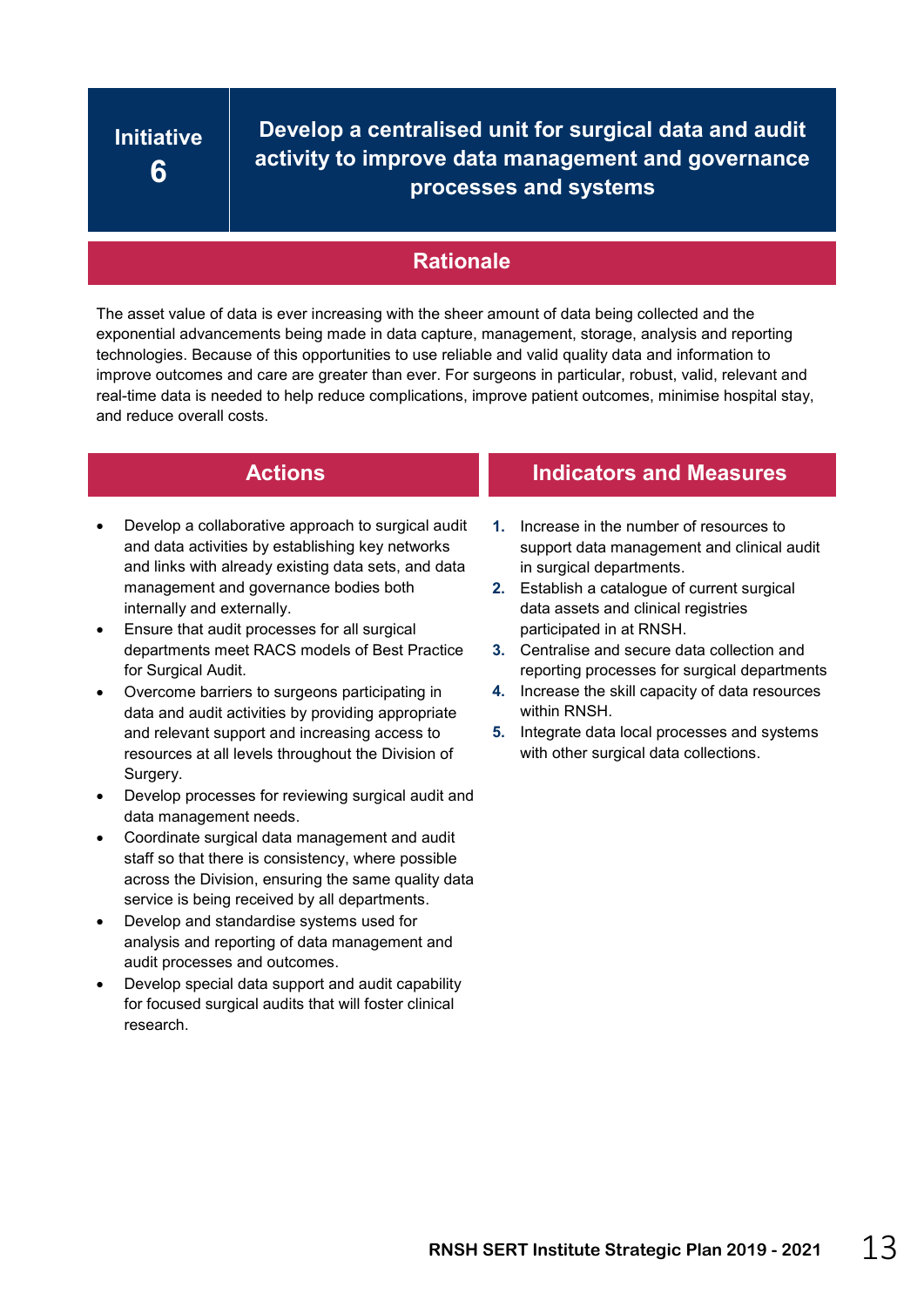### Resources

- **1.** NSW State Health Plan Towards 2021, NSW Ministry of Health, 2014
- **2.** NSLHD Strategic Plan 2017-2022, Northern Sydney Local Health District, July 2017
- **3.** NSLHD Research Strategy 2019-2024, Northern Sydney Local Health District, August 2019
- **4.** Rosengart *et al.* The seven attributes of the academic surgeon: Critical aspects of the archetype and contributions to the surgical community. [Am J Surg.](https://www.ncbi.nlm.nih.gov/pubmed/?term=The+seven+attributes+of+the+academic+surgeon%3A+Critical+aspects+of+the+archetype+and+contributions+to+the+surgical+community) 2017, 214(2):165-179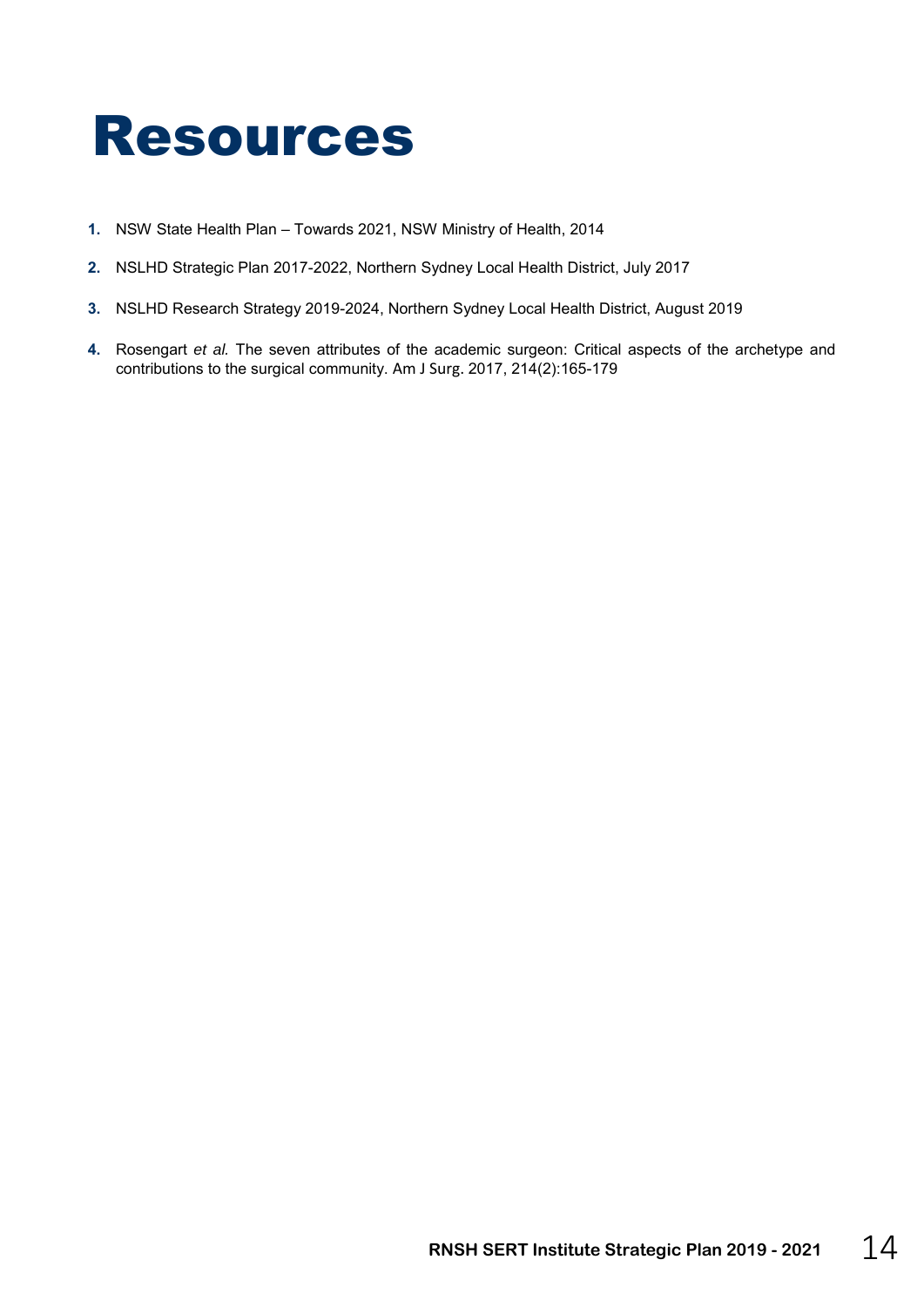## Appendix A: Governance

#### Governance Structure



### Annual Reporting

The SERT Institute will produce an annual progress report in line with RNSH reporting requirements. The Key Performance Indicators (KPI's) outlined in this strategic plan will form the bases of the report. The report will be distributed following the endorsement from the NSLHD and RNSH SERT Institute Executive.

- NSLHD Executive Team
- RNSH SERT Institute Executive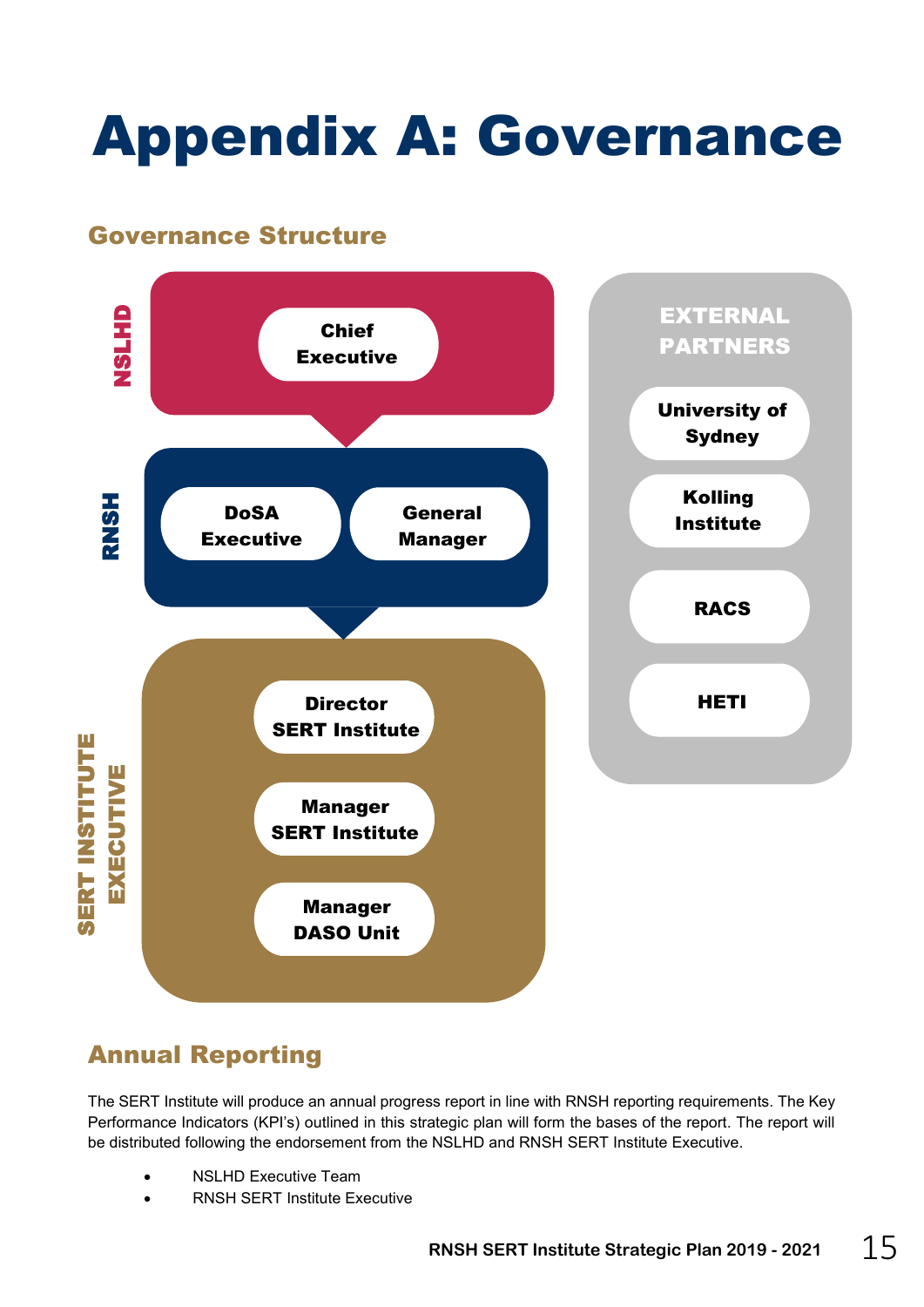## Appendix B: Abbreviations

| <b>Abbreviation</b> | <b>Definition</b>                            |
|---------------------|----------------------------------------------|
| <b>RNSH</b>         | Royal North Shore Hospital                   |
| <b>NSPH</b>         | North Shore Private Hospital                 |
| <b>NSLHD</b>        | Northern Sydney Local Health District        |
| <b>SERT</b>         | Surgical Education, Research and Training    |
| <b>VMO</b>          | <b>Visiting Medical Officer</b>              |
| <b>DoSA</b>         | Division of Surgery & Anaesthesia            |
| <b>OML</b>          | Junior Medical Officer                       |
| <b>DASO</b>         | Data Analysis and Surgical Outcomes          |
| <b>NCS</b>          | Northern Clinical School                     |
| <b>SCSSC</b>        | Sydney Clinical Skills and Simulation Centre |
| <b>REDCap</b>       | Research Electronic Data Capture             |
| <b>RACS</b>         | Royal Australasian College of Surgeons       |